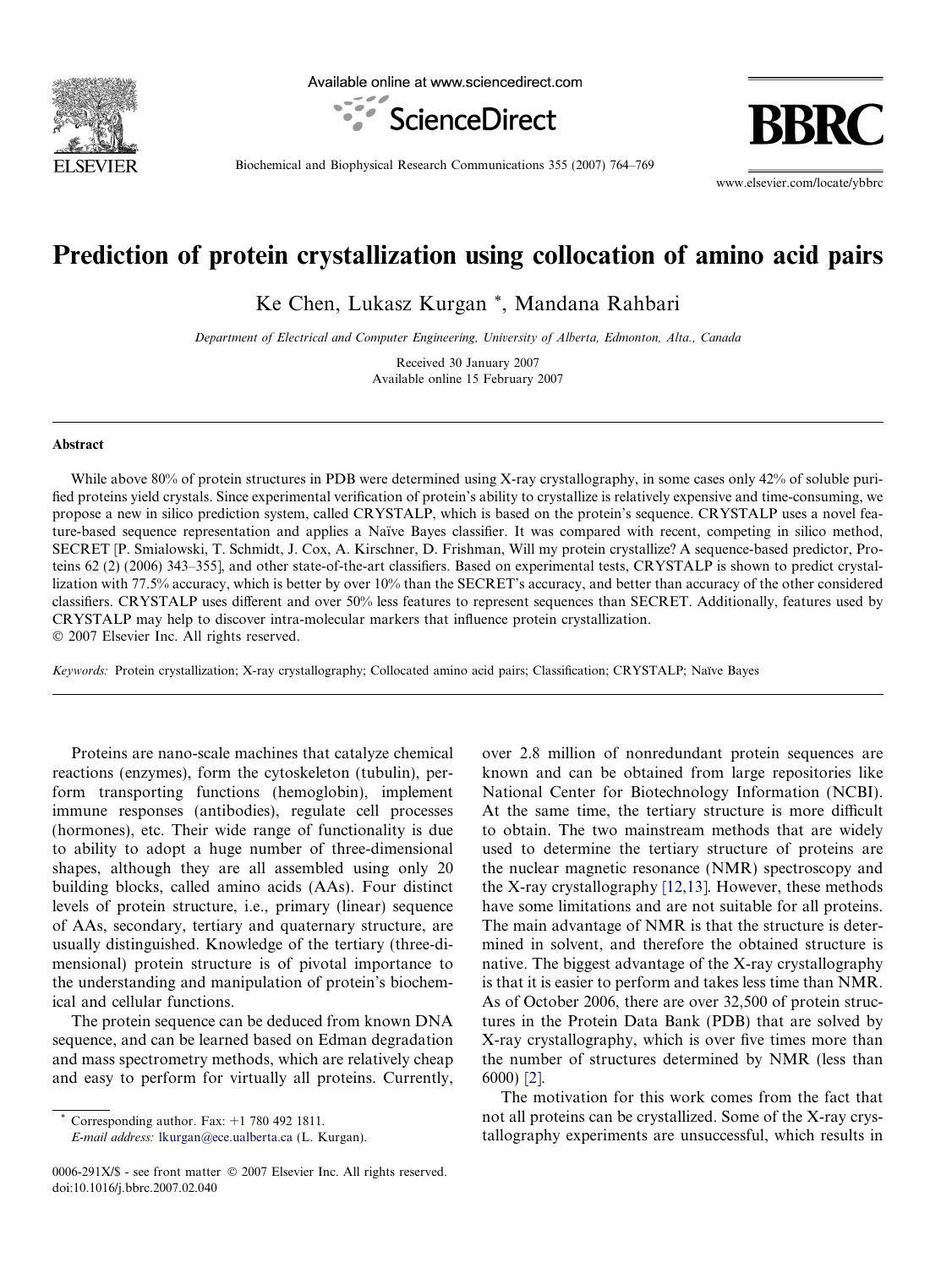the wastage of both resources and time. For instance, only 42% of the soluble purified proteins that were used for initial crystallization trials of the nonmembrane proteins of the archeaon Methanobacterium thermoautotrophicum yielded crystals [\[18\].](#page-5-0) If a computational method could predict, with acceptable accuracy, which sequence could be successfully crystallized, the experimental success rate for the crystallization would be improved. The increase of success rate would save resources that could be devoted to the successful crystallization of additional proteins.

To date, the factors that determine the successful crystallization of proteins are not clear. At the same time, others have observed that the propensity of a given protein to yield crystal under a given range of experimental conditions is an individual protein trait [\[16\]](#page-5-0). Therefore, we could expect that the ability to form crystals is related to the underlying protein sequence. To investigate this problem we need a dataset that includes sequences which are categorized into those that can and cannot be crystallized. Such dataset would allow finding patterns (regularities) using machine learning methods (classification and feature selection algorithms) that are associated with both crystallizable and noncrystallizable proteins. Smialkowski and the colleagues recently prepared such dataset and proposed a method, called SECRET, for prediction of protein crystallization [\[16\].](#page-5-0) The dataset contains 192 sequences that were determined only by NMR (noncrystallizable) and 226 sequences that can be crystallized and were determined by X-ray crystallography (and potentially also by NMR). The two classes of protein are referred to as NMR\_ONLY and XRAY\_NMR, respectively. Following the authors of [\[16\],](#page-5-0) the hypothesis that sequences in NMR\_ONLY cannot be crystallized is justified by the fact that X-ray crystallography is easier and costs less, and thus this technique is the first choice if the protein can be crystallized. Although this may not be true for all sequences, the NMR\_ONLY class was considered acceptable to represent sequences that cannot be crystallized [\[16\]](#page-5-0). Despite that this dataset represents the best that can be extracted from PDB, it is characterized by two important limitations:

- 1. Both crystallizable and noncrystallizable sequences were made nonredundant at the 50% sequence homology using CD-HIT [\[11\]](#page-5-0) to avoid bias towards a certain set of homologous sequences (family) of proteins. Although this allows for an unbiased prediction, we note that in some cases crystallization of a homologue of a crystallizable protein may be difficult. Therefore, both our method and method proposed in [\[16\],](#page-5-0) which are based on this dataset, are limited to prediction of crystallization for nonhomologous proteins, and should not be used in prediction aimed at assessing crystallization of a homolog.
- 2. Since NMR-resolved proteins in PDB include only small and medium proteins, while larger proteins were exclusively determined by X-ray, the dataset includes sequences with 200 or less AAs to avoid the sequence

length bias. As a result, both prediction methods are limited to small and medium size proteins. Given that sufficient number of large NMR-only proteins will be deposited to PDB, our future work includes redesigning the prediction method to encompass larger proteins.

The limitations of the SECRET method, which motivate our work, include use of a large number of features to represent protein sequences and low prediction accuracy that equals 67% (50% accuracy can be obtained by a coin flip). Additionally, this method performs prediction in a blackbox manner, i.e., the prediction model could not be interpreted and as a results the authors did not describe what factors impact ability/inability of a protein to crystallize [\[16\].](#page-5-0) In contrast, our method uses significantly fewer features, predicts with over 77% accuracy, and allows formulating factors that could potentially be associated with protein crystallization. At the same time, both our and the SECRET methods are limited by one more factor, i.e., they consider only intra-molecular interactions, while the impact of the inter-molecular, i.e., protein–protein interaction and/or protein–precipitant interaction, were not included in the prediction model.

In our paper, we use the above dataset that was made available to us by the Frishman's lab [\[16\]](#page-5-0) to build a classification model that predicts whether a sequence can be crystallized or not. The classification consists of two steps: (1) the protein sequence is converted into representation that consists of a fixed size feature vector, and (2) the feature values are entered into the classification model to predict the protein class (crystallizable/noncrystallizable). We performed the same design and test procedures as in [\[16\].](#page-5-0) Namely, we applied 10-fold cross validation to design and select feature representation [\(\[16\]](#page-5-0) used less stringent 5-fold cross-validation) and 10-fold cross-validation to test and compare the classifiers.

#### Materials and methods

Prediction methods. The SECRET method uses 103 features selected using wrapper based (with Naïve Bayes classifier) forward feature selection from the set of features representing frequencies of mono-, di-, and tripeptides. It applies a collection of Gaussian kernel based Support Vector Machines with that were combined using Naïve Bayes meta-classifier to perform prediction.

In contrast, the proposed method, which we called CRYSTALP, uses a different set of 46 features generated using a novel concept of collocated AA pairs (explained later in the paper), and a simple Naïve Bayes classifier [\[6\].](#page-5-0) The proposed method is conceptually simple, easy to implement, uses 50% less features than SECRET, and is shown to outperform the competing method with respect to the predictive accuracy. We also compare our solution, which is based on Naïve Bayes classifiers, to other designs that use the same features and different, state-of-the-art classifiers.

Feature generation. Composition vector is a simple sequence representation that is widely used in prediction of various structural aspects [\[3,7,9,15,19\]](#page-4-0). Given 20 alphabetically ordered  $(A, C, \ldots, W, Y)$  AAs, which are denoted as  $AA_1$ ,  $AA_2$ , ...,  $AA_{19}$ , and  $AA_{20}$ , and the number of occurrences of  $AA_i$  in the sequence that is denoted as  $n_i$ , the composition vector is defined as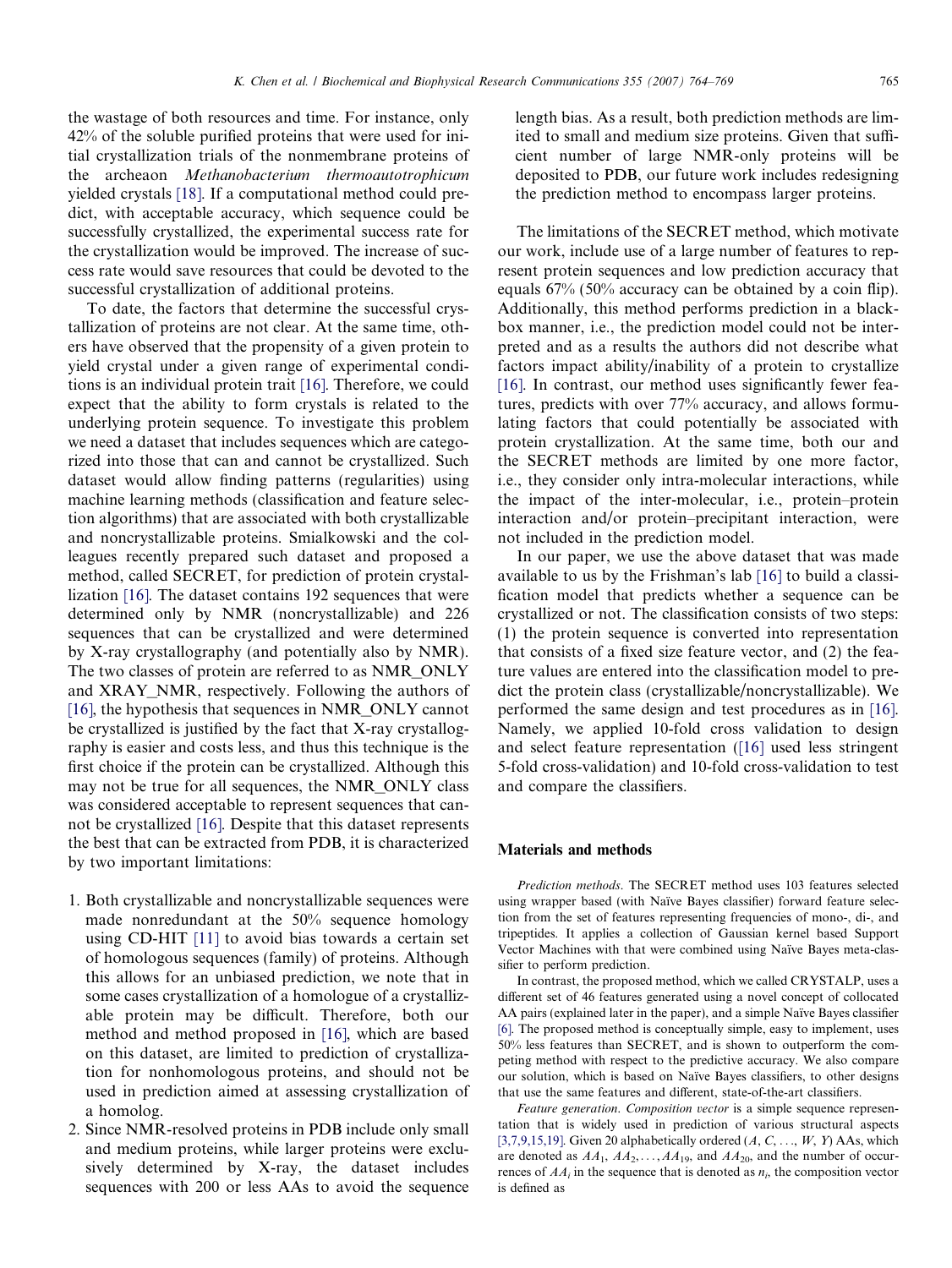<span id="page-2-0"></span>
$$
\left(\frac{n_1}{k},\frac{n_2}{k},\ldots,\frac{n_{19}}{k},\frac{n_{20}}{k}\right)
$$

where  $k$  is the length of the sequence.

A new representation, which is based on frequency of collocation of AA pairs in the sequence, was developed for the proposed prediction method. Our motivation was that the composition vector is insufficient to represent a sequence, since it only counts the frequencies of individual AAs. At the same time, frequencies of AA pairs (dipeptides) provide more information since they reflect interaction between local (with respect to the sequence) AA pairs. Based on this argument, we would count all dipeptides in the sequence. Since there are 400 possible AA pairs  $(AA, AC, AC)$  $AD, \ldots, YY$ , a feature vector of that size is used to represent occurrence of these pairs in the sequence. For instance, if AG pair occurs four times in a sequence, the corresponding value in the vector is set to 4, while if KN pair would not occur in the sequence, the corresponding values would be set to 0. Since short-range interactions between AAs, rather than only interactions between immediately adjacent AAs, have impact of folding [\[4\]](#page-4-0), the proposed representation also considers collocated pairs of AAs, i.e. pairs that are separated by p other AAs. Collocated pairs for  $p = 0, 1, \ldots, 4$  are considered, where for  $p = 0$  the pairs reduce to the dipeptides. These pairs can be understood as the dipeptides with gaps. For each value of  $p$ , there are 400 corresponding feature values. Table 1 summarizes both composition vector and p-collocated AA pairs with respect to their corresponding number of features. As a result, we propose representation that includes total of  $400(4 + 1) + 20 = 2020$  features.

Feature selection. As the abovementioned proposed representation includes relatively large number of features, a feature selection method was used to reduce the dimensionality and potentially improve the prediction accuracy. A correlation-based feature subset selection method (CFSS) was used [\[5\].](#page-5-0) CFSS evaluates the value of a subset of features by considering the individual predictive ability of each feature along with the degree of redundancy between them. The strategy for searching subsets was the best-first-search method. Best-first-search explores the space of attribute subsets by using the greedy hill-climbing augmented with the backtracking. We also tested several other feature selection methods, and concluded that the CFSS method provides the best results. The feature selection was performed using 10-fold cross-validation to avoid overfitting, and features that were found significant by the feature selection method in at least 5 folds were selected. Among the original set of 2020 features, 46 features, which include 45 collocated AA pairs (see Table 2), and a composition vector value for AA Tyrosine (Y) were selected.

### Results and discussion

# Experimental setup

The classification systems used to develop and compare the proposed method were implemented in Weka, which is a comprehensive open-source library of machine learning methods [\[17\].](#page-5-0) The proposed CRYSTALP method was compared with several state-of-the-art classifiers such as Support Vector Machine (SVM) [\[8\],](#page-5-0) Multiple Logistic Regression [\[10\]](#page-5-0), instance learning based IBK algorithm [\[1\]](#page-4-0) and C4.5 decision tree [\[14\]](#page-5-0) using the same 46 features to represent sequences. It was also compared with the competing SECRET method, which utilizes a different sequence

#### Table 2

Features selected using CFSS/best-first-search feature selection method from the set of 2000 p-collocated AA pairs; the feature selection method also included one more feature, which is the composition of AA Tyrosine

| $p = 0$   | $p=1$     | $p=2$ | $p=3$ | $p = 4$   |
|-----------|-----------|-------|-------|-----------|
| DL        | HH        | EС    | AG    | <b>CS</b> |
| EH        | IC        | FQ    | CL    | DN        |
| LR        | LE        | IP    | EL    | FT        |
| PD        | QL        | LE    | EQ    | GR        |
| RI        | TE        | QS    | HS    | IG        |
| RT        | <b>TT</b> | SL    | LD    | MA        |
| <b>SS</b> | YF        | TG    | MA    | MY        |
| <b>WC</b> |           | WV    | NI    | NH        |
| YT        |           | YN    | NQ    | TG        |
|           |           |       |       | <b>TY</b> |
|           |           |       |       | <b>VT</b> |

representation. The experimental evaluation was performed using 10-fold cross-validation to avoid overfitting and assure statistical validity of the results. The reported results include the following quality indices: accuracy, sensitivity, specificity, and Matthews's correlation coefficient (MCC).

### Results and comparison with competing methods

Each of the abovementioned classifiers was optimized (by adjusting internal parameters) with respect to accuracy. The optimization was performed using 10-fold cross-validation and the proposed set of 46 features. We first compare the CRYSTALP with the other classifiers (these methods use the same feature based sequence representation), and next with the competing SECRET method.

The best, optimized results for the CRYSTALP and the other four classifiers are shown in [Table 3.](#page-3-0) The proposed CRYSTALP, which uses simple Naïve Bayes, provides the best accuracy that equals 77.51%. The CRYSTALP applies Naïve Bayes that uses kernel estimator for numeric attributes [\[6\].](#page-5-0) The second best SVM achieves 76.08% accuracy when using polynomial kernel (we also considered Gaussian kernel). The other three methods provide lower accuracies.

The proposed CRYSTALP method gives the best overall accuracy, highest sensitivity for crystallizable class, highest specificity for noncrystallizable class and the best MCC value. IBK with the optimal number of neighbors set at 13 gives the highest specificity for crystallizable proteins and highest sensitivity for noncrystallizable proteins. In short, the results demonstrate superiority of the proposed CRYSTALP method over the other commonly used classifiers.

Table 1 Size of feature sets for the proposed sequence representation

| Feature representation | Composition vector | Collocated AA pairs         |                    |                             |                            |                   |  |  |
|------------------------|--------------------|-----------------------------|--------------------|-----------------------------|----------------------------|-------------------|--|--|
|                        |                    | Adjacent pairs (dipeptides) | 1-Collocated pairs | $\sim$ $\sim$ $\sim$ $\sim$ | <i>p</i> -Collocated pairs | Total             |  |  |
| Number of features     | 20                 | 400                         | 400                | .                           | 400                        | $400(p + 1) + 20$ |  |  |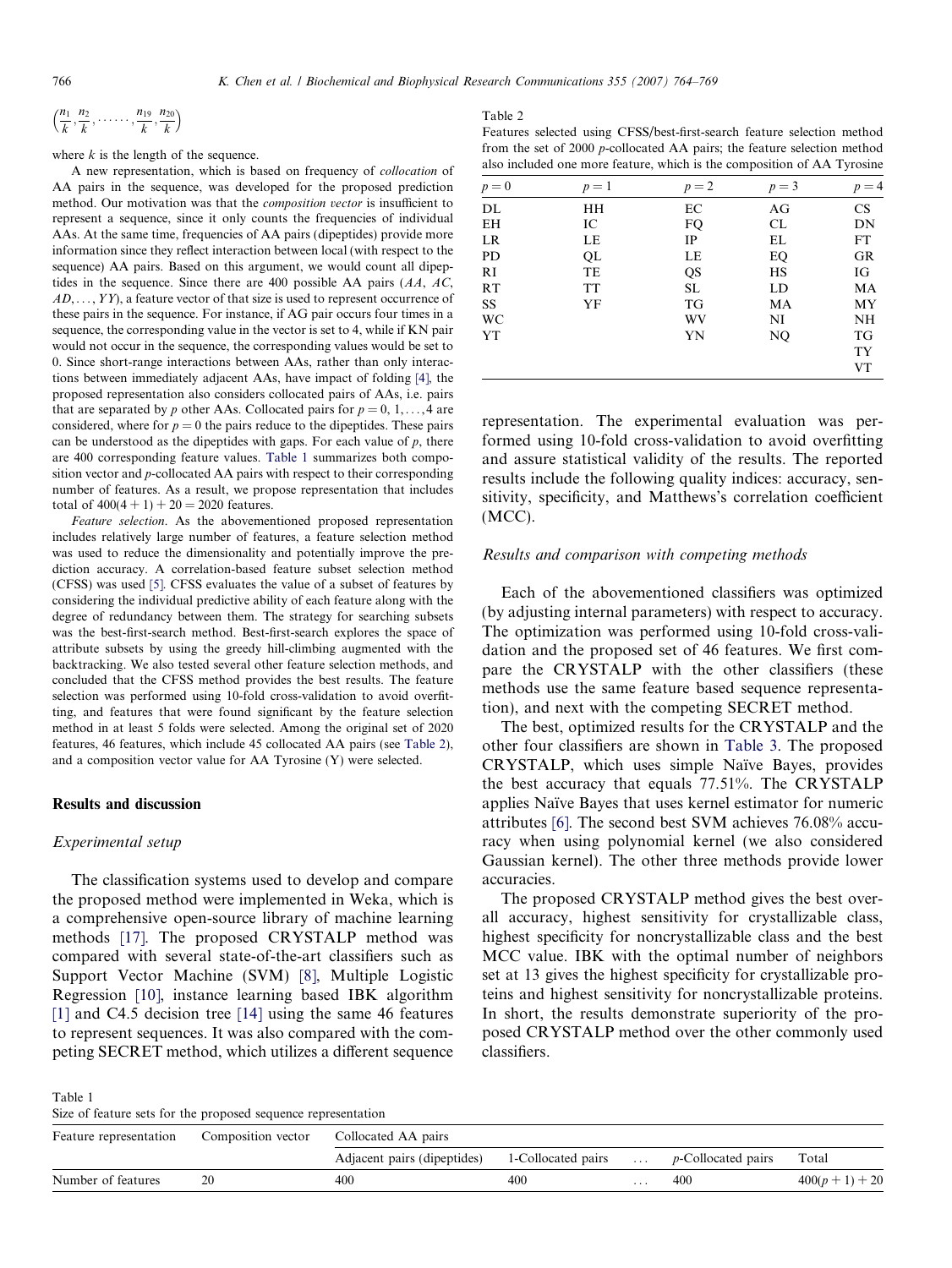| Treatenoil quality of the proposed citribility intended and the other road endominato |                  |                     |                     |                     |                     |      |                  |    |     |     |
|---------------------------------------------------------------------------------------|------------------|---------------------|---------------------|---------------------|---------------------|------|------------------|----|-----|-----|
| Method                                                                                | Accuracy $(\% )$ | Crystallizable      |                     | Noncrystallizable   |                     | MCC  | Confusion matrix |    |     |     |
|                                                                                       |                  | Sensitivity $(\% )$ | Specificity $(\% )$ | Sensitivity $(\% )$ | Specificity $(\% )$ |      | TP               | FP | FN  | TN  |
| <b>CRYSTALP</b>                                                                       | 77.51            | 82.74               | 77.27               | 71.35               | 77.84               | 0.55 | 187              | 55 | 39  | 137 |
| <b>SVM</b>                                                                            | 76.08            | 78.32               | 77.63               | 73.44               | 74.21               | 0.52 | 177              | 51 | 49  | 141 |
| Logistic regression                                                                   | 71.53            | 73.01               | 73.99               | 69.79               | 68.72               | 0.43 | 165              | 58 | -61 | 134 |
| <b>IBK</b>                                                                            | 72.49            | 68.58               | 77.89               | 77.08               | 67.58               | 0.46 | 155              | 44 | 71  | 148 |
| C4.5                                                                                  | 61.96            | 62.83               | 65.44               | 60.94               | 58.21               | 0.24 | 142              | 75 | 84  | 117 |

<span id="page-3-0"></span>Table 3 Prediction quality of the proposed CRYSLAP method and the other four classifiers

The results were based on the proposed feature set that includes 46 features.

The results of CRYSTALP were compared with the recently proposed competing SECRET method [\[16\]](#page-5-0). Since the authors of SECRET used the same data and experimental setup (10-fold cross-validation) we can directly compare the results, see Fig. 1.

CRYSTALP achieved 10.5% better accuracy than SECRET (77.51% vs. 66.99%) and significantly higher MCC (0.53 vs. 0.34) when compared with SECRET. The sensitivity and specificity for both protein classes obtained by CRYSTALP are also higher than the same values achieved by SECRET. Direct comparison of the confusion matrixes that were achieved by both methods shows that CRYSTALP predicts significantly more true positives (187 vs. 147) and similar (slightly larger) number of true negatives (137 vs. 133) when compared with SECRET. This illustrates that CRYSTALP provides better quality in predicting crystallizable proteins. Additionally, SECRET uses 103 features to represent the sequence and a complex classifier that applies multiple SVMs and a Naïve Bayes as the meta-classifier. In contrast, the proposed CRYSTALP uses about 50% less features and simple (and very fast to learn) Naïve Bayes classifier.

In the nutshell, the CRYSTALP method is shown to outperform, on virtually all aspects, the competing SECRET method.

# Discussion of the proposed sequence representation

Although features selected for the CRYSTALP method may seem random (see [Table 2\)](#page-2-0), below we discuss several interesting patterns that concern the proposed sequence representation.

One of the patterns associated with the noncrystallizable proteins is the LE/EL pairs. LE is selected in 1-collocated and 2-collocated AA pairs, and EL is selected in 3-collocated pairs. The DL dipeptide and 3-collocated LD pair are also associated with the noncrystallizable proteins. We note that the higher the occurrence frequency of these collocated pairs in the sequence, the lower the probability that this sequence can be crystallized. We show detailed data for the 1-collocated LE pair and the DL dipeptide in [Fig. 2A](#page-4-0), i.e., the numbers inside the bars show how many proteins that contain a given number of collocated pairs are in fact noncrystallizable. One explanation for such consistency is that aspartate  $(D)$  and glutamate  $(E)$  have similar side chains. Moreover, substitution matrices (such as BLOSUM), have a relatively high value for the DE pair, which means that these AAs are characterized by a high exchange rate.

On the other hand, proteins that contain more of the MA, TG, and TY/YT pairs have higher probability to crystallize. Example data for the 4-collocated TG pair and 3-collocated MA pair are shown in [Fig. 2](#page-4-0)B.

The occurrence of the abovementioned pairs may give insights to discover factors that either enable or prevent the protein crystallization. Although we could not find direct and consistent interactions between the side chains of the residues in these pairs, we note that, for instance, the 1-collocated LE and DL dipeptide are characterized by high probability to form a helix, see [Fig. 3](#page-4-0). This agrees



Fig. 1. Comparison between CRYSTALP and SECRET methods: (A) accuracy and MCC, (B) sensitivity and specificity for the class of crystallizable proteins, and (C) sensitivity and specificity for the class of noncrystallizable proteins. The light gray (yellow/left) bar corresponds to performance of SECRET, while the dark gray (blue/right) bar corresponds to the CRYSTALP method. (For interpretation of the references to color in this figure legend, the reader is referred to the web version of this paper.)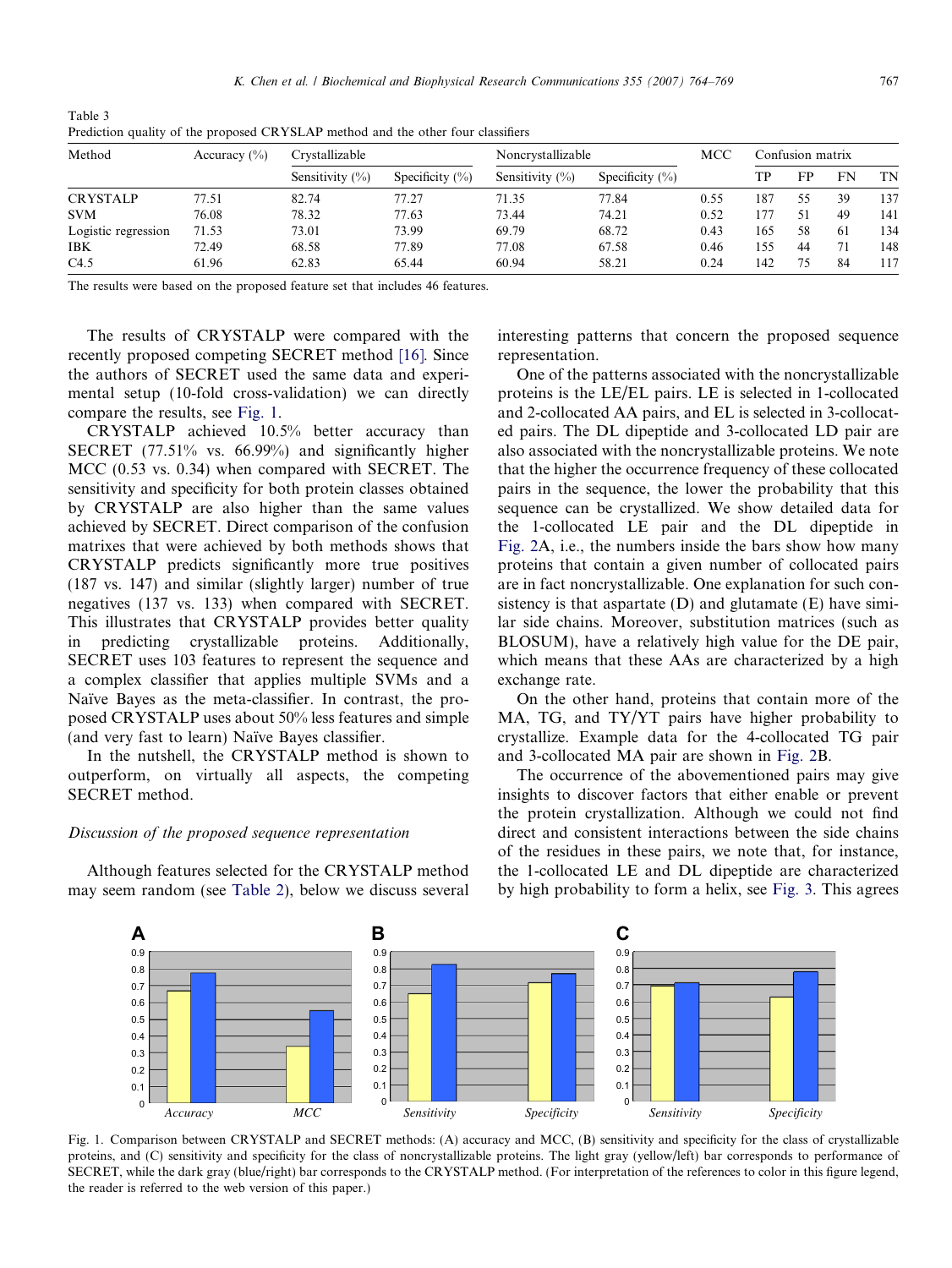<span id="page-4-0"></span>

Fig. 2. (A) Probability of noncrystallizable proteins in function of the frequency of the 1-collocated LE pair (white bar) and the DL dipeptide (gray bar), (B) probability of crystallizable proteins in function of the frequency of the 4-collocated TG pair (white bar) 3-collocated MA pair (grey bar). The numbers inside the bars show how many proteins that contain a given number of collocated pairs are in fact noncrystallizable/crystallizable.



Fig. 3. Examples tertiary structure of proteins that contain significant number of the collocated pairs: (A) structure of chain A of 1p68, which contains five 1-collocated LE pairs; (B) structure of chain A of 1n3k, which contains three DL dipeptides; all pairs (shown in black) are inside helices.

with results of our previous study that shows that Leucine is strongly associated with formation of helices [4]. Statistical analysis in [4] shows that 1-collocated LE pair and the DL dipeptide have 0.71 and 0.50 probability of forming helix, respectively. Such intra-molecular interactions, which are related to formation of secondary structures, may have influence on the protein crystallization.

#### Summary and conclusions

A high quality predictor for protein crystallization would improve the success rate for X-ray crystallography, and as a result researchers could reroute resources to structure discovery for other proteins. Therefore, we propose CRYSTALP method that uses a novel protein sequence representation, which includes only 45 features, and applies a Naïve Bayes classifier. This method can be used to predict if small and medium size  $(\leq 200 \text{ AAs})$ , nonhomologous, proteins can be crystallized. CRYSTALP takes into account only intra-molecular factors, which are encoded

in the protein's chain, while it may not provide reliable predictions when inter-molecular factors must be considered.

Based on 10-fold cross-validation tests, the proposed CRYSTALP is shown to predict the protein crystallization with 77.5% accuracy, which is 10% higher than the analogous results (for the same data and tests) achieved by the state-of-the-art, recently proposed competing SECRET method, and is also better when compared with four other machine learning methods. CRYSTALP also uses less then half of the number of features than the SECRET method and provides several interesting hypotheses with respect to intra-molecular factors that are associated with protein crystallization. We show that repeated occurrence of certain collocated AA pairs is correlated with crystallization or inability of a sequence to crystallize, which may provide a basis for discovery of crystallization markers. Our future work will include extending the method to predict crystallization for larger proteins and to incorporate inter-molecular interactions.

## Acknowledgment

This research was supported in part by the Natural Sciences and Engineering Research Council of Canada under the Discovery program.

#### References

- [1] D. Aha, D. Kibler, Instance-based learning algorithms, Machine Learning 6 (1991) 37–66.
- [2] H.M. Berman, J. Westbrook, Z. Feng, G. Gilliland, T.N. Bhat, H. Weissig, I.N. Shindyalov, P.E. Bourne, The protein data bank, Nucleic Acids Research 28 (2000) 235–242, based on data obtained in Oct 2006 at the [<http://www.rcsb.org/pdb/static.do?p=general\\_in](http://www.rcsb.org/pdb/static.do?p=general_information/pdb_statistics/index.html)[formation/pdb\\_statistics/index.html>.](http://www.rcsb.org/pdb/static.do?p=general_information/pdb_statistics/index.html)
- [3] C. Chen, Y.X. Tian, X.Y. Zou, P.X. Cai, J.Y. Mo, Using pseudoamino acid composition and support vector machine to predict protein structural class, Journal of Theoretical Biology 243 (3) (2006) 444–448.
- [4] K. Chen, L. Kurgan, J. Ruan, Optimization of the sliding window size for protein structure prediction, in: Proceedings of the 2006 International Conference on Computational Intelligence in Bioinformatics and Computational Biology (CIBCB 2006), 2006, pp. 366–372.